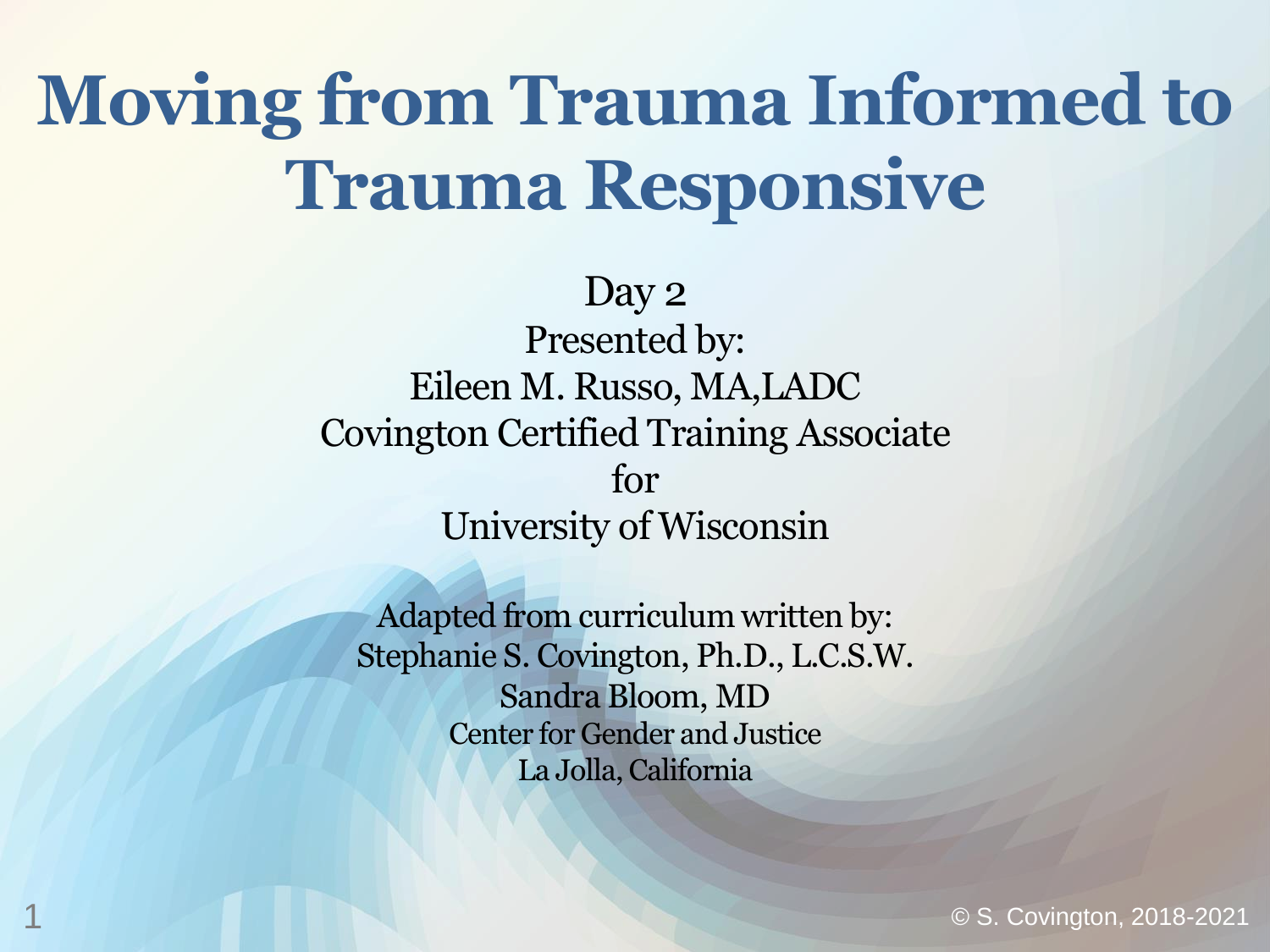## **Kick-Off**

#### Day 2:

- Discussion: past successes
- Breakout: Developing a guide team
- Review: 5 values
- Discussion: Examples
- Break out: Brainstorming session on Safety and an additional assigned value
- Handout needed: Implementation Plan
- Next Steps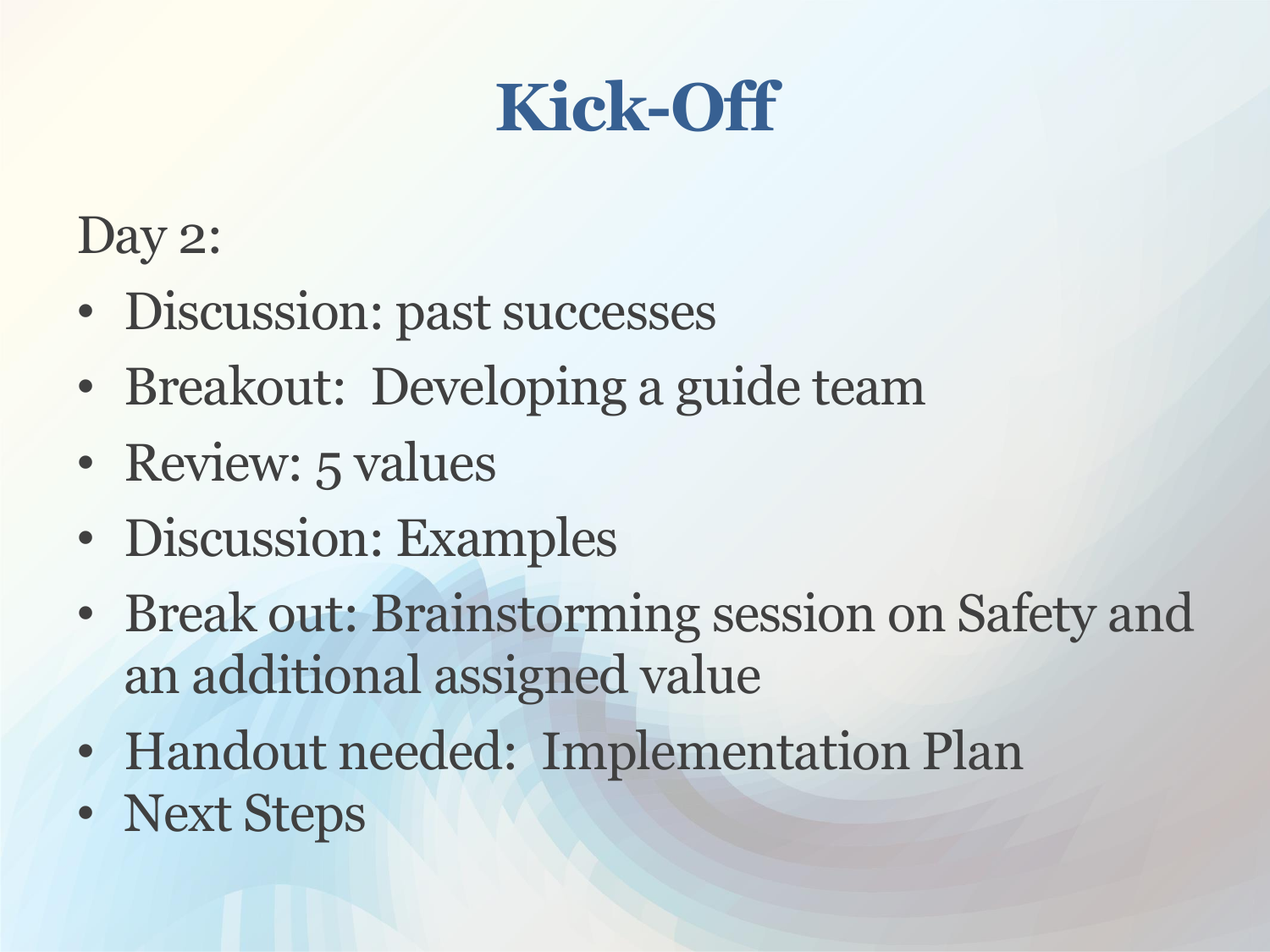## **Discussion**

• Past successes with project implementation

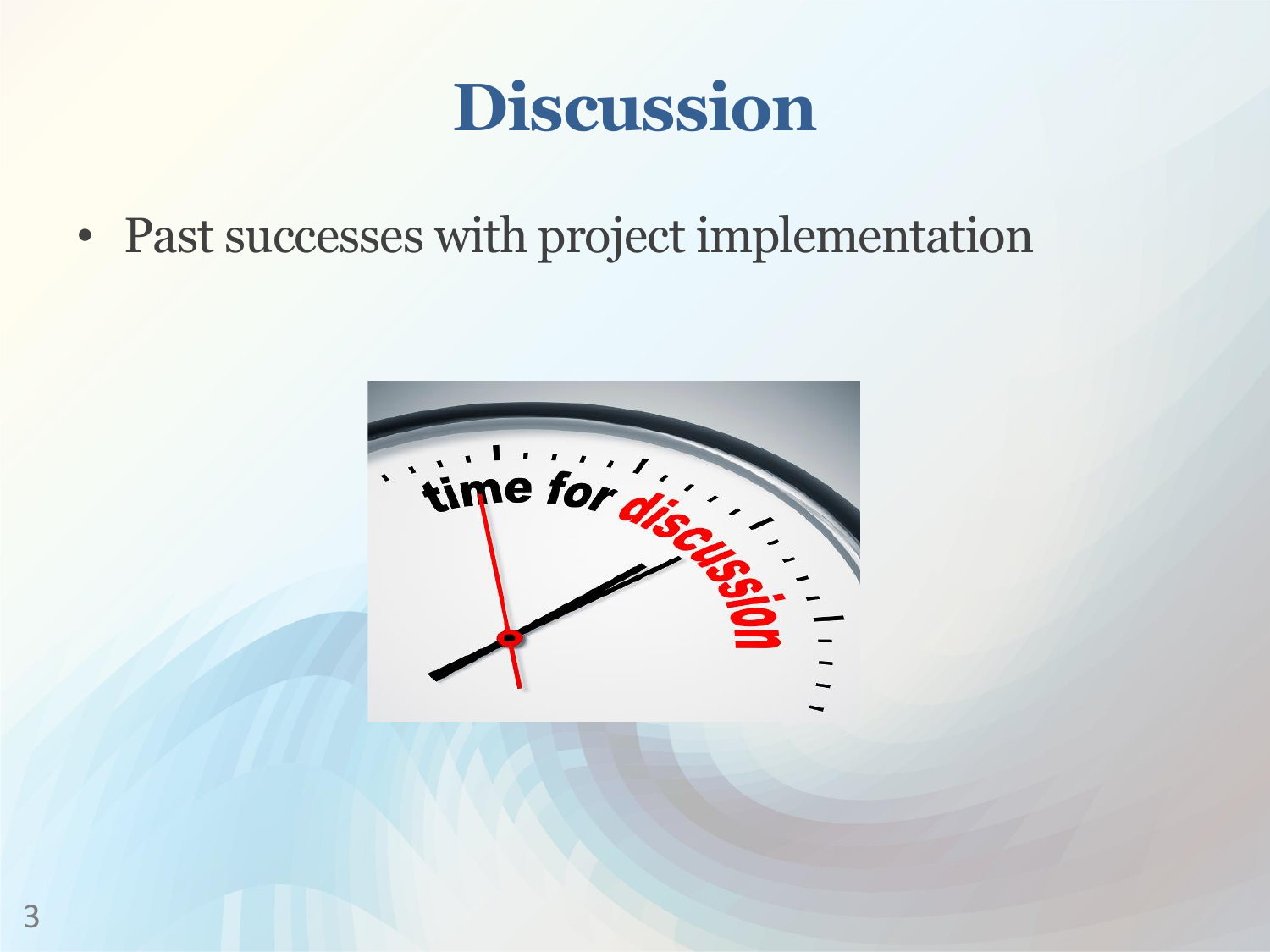# **Creating a Guide Team**

- Choose Team Leader (or co-leaders)
- Team Leader needs to have authority to make decisions and is respected by others
- Have representation from different departments or areas, including trauma and gender champions
- Have representation from those who are receiving services (or have)
- 8-10 people
- Visibility, internal/external "advertising"
- Endorsement from the top
- Mindful of the stage of change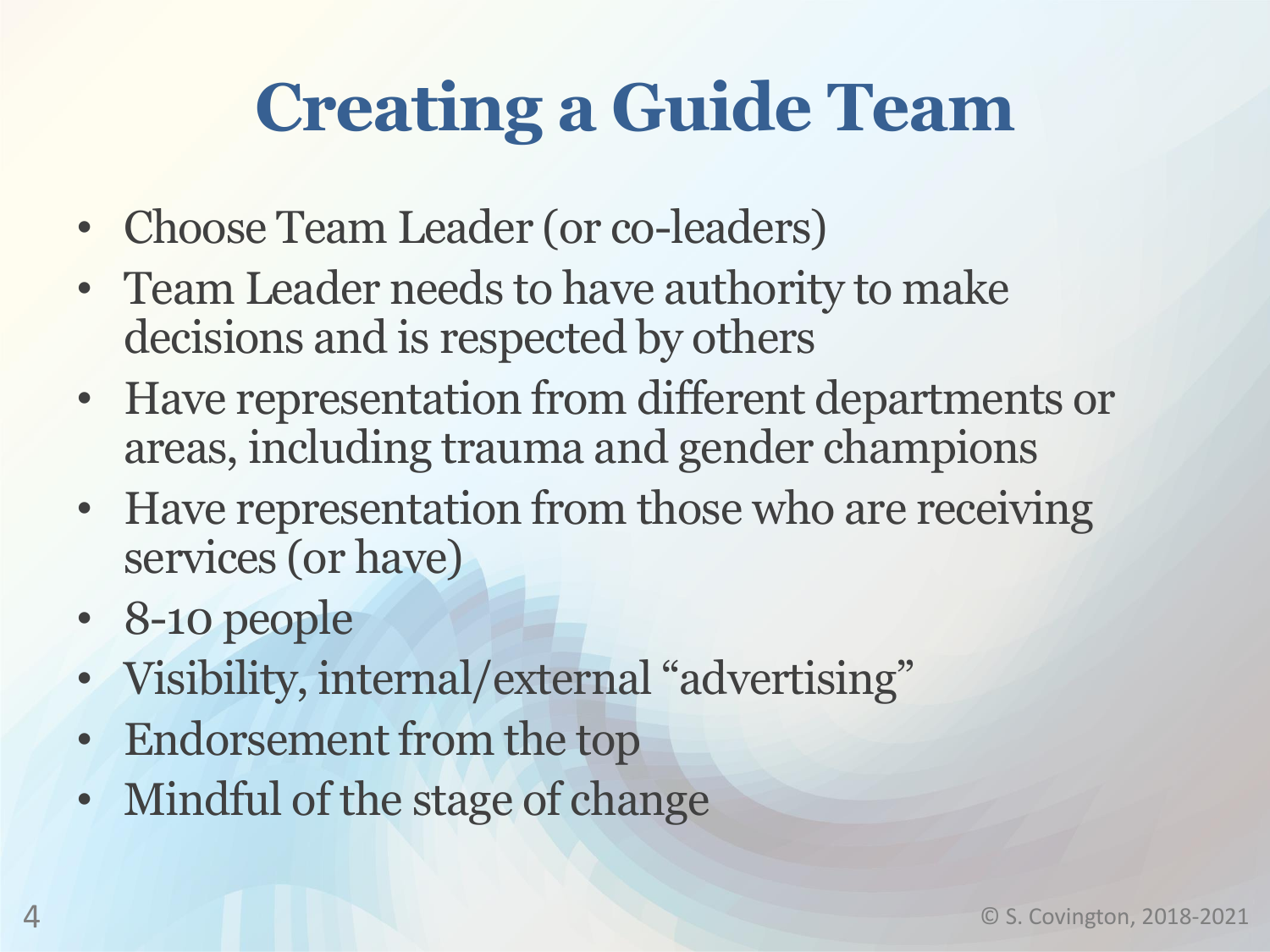## **Breakout**

• Brainstorm ideas, barriers, and solutions regarding guide team development

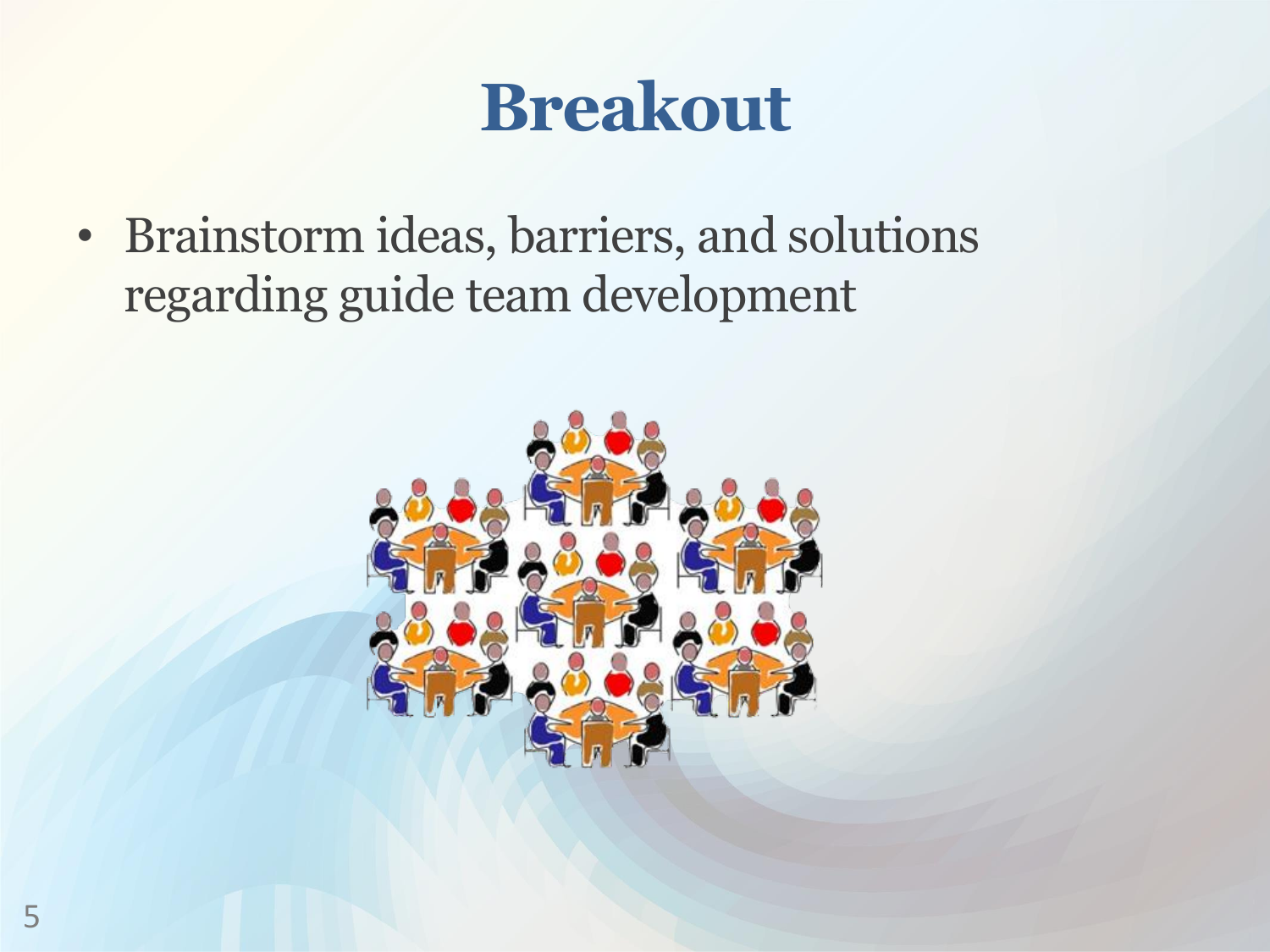#### **Core Values of Trauma-informed Services**

Safety: Physical and emotional; space; consistency; explanations; maximizing control

Trustworthiness: Following through; model trust; maintaining appropriate boundaries; and making tasks clear

Choice: Emphasizing individual choice and control; informed consent

(Fallot & Harris, 2006; Fallot & Harris, 2008).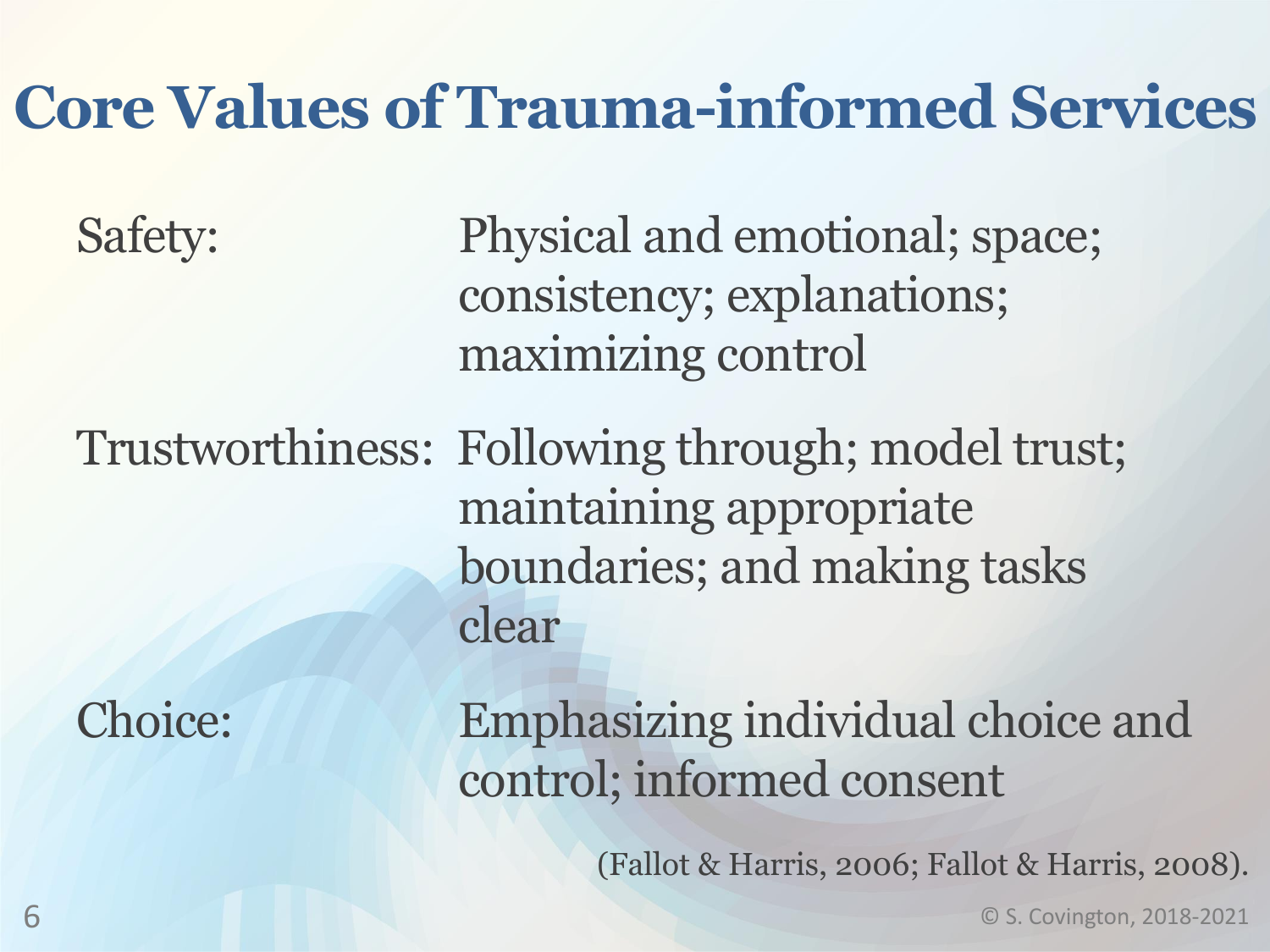#### **Core Values of Trauma-informed Services (cont.)**

Collaboration: Solicit input; acknowledge insights about themselves; explain options

Empowerment: Teaching skills; provide tasks where they can succeed

(Fallot & Harris, 2006; Fallot & Harris, 2008).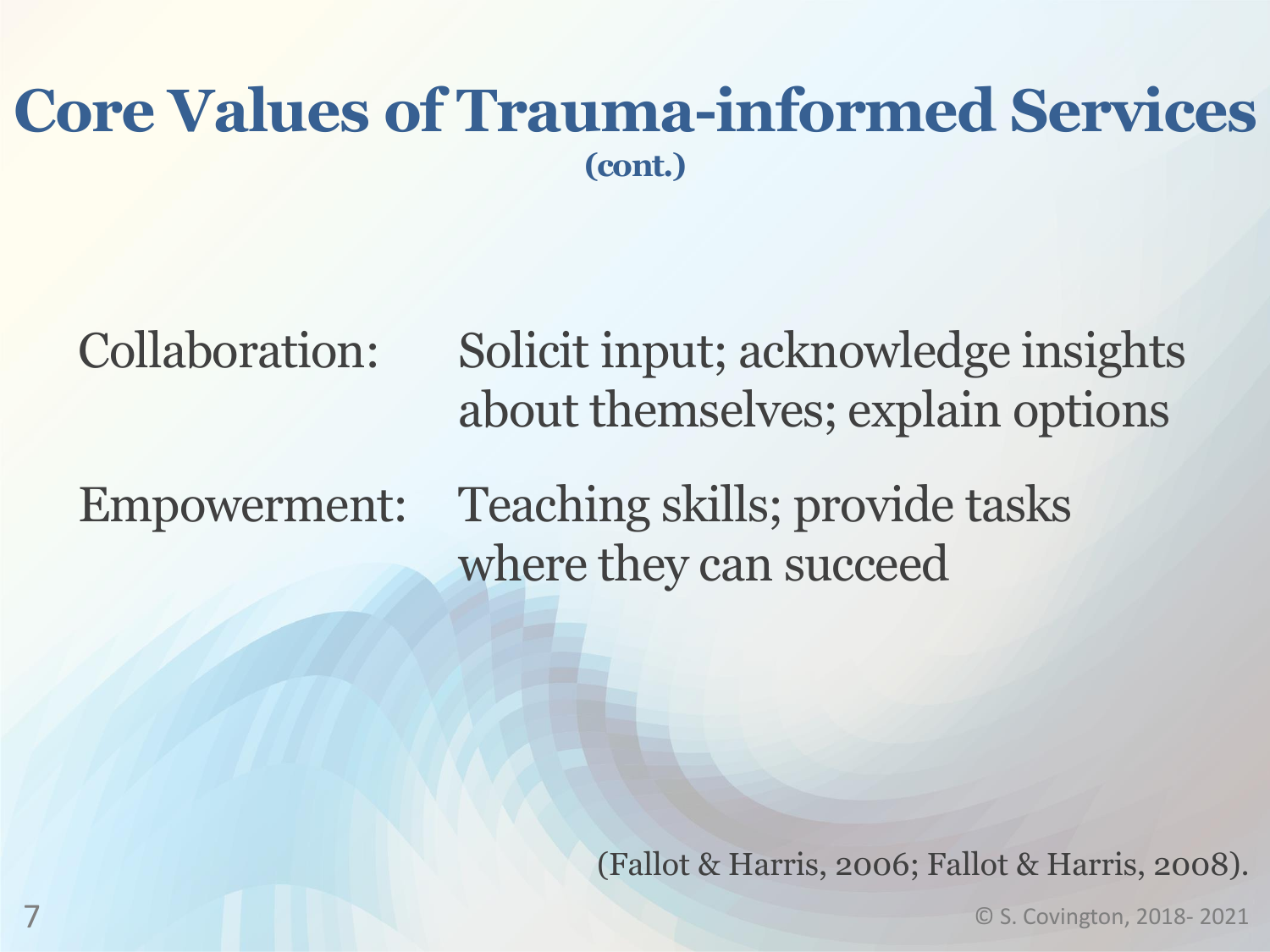## **Discussion**

• Examples of what has already been done in each of the 5 values

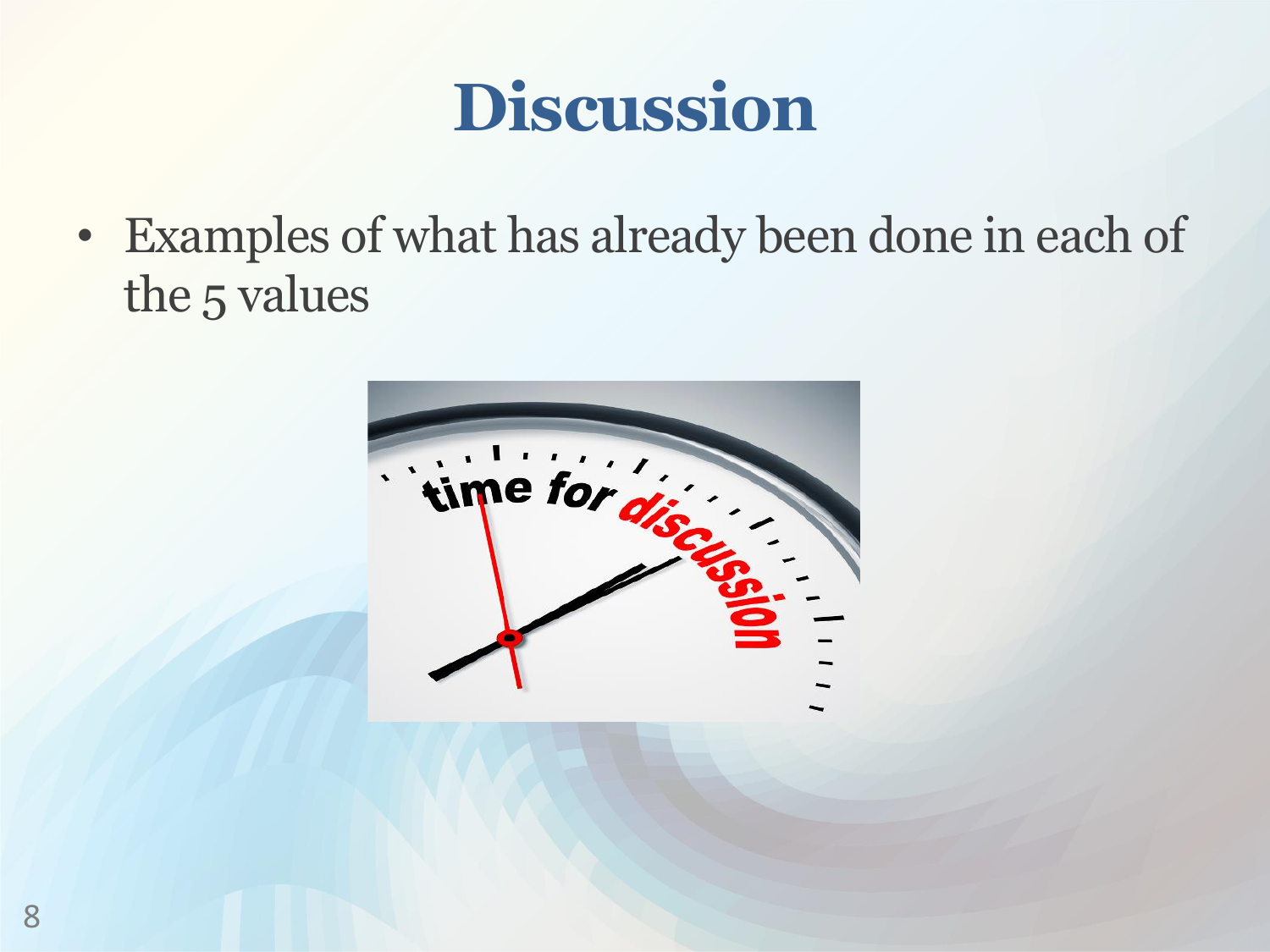## **Breakout**

• Brainstorming on Safety and an additional assigned value

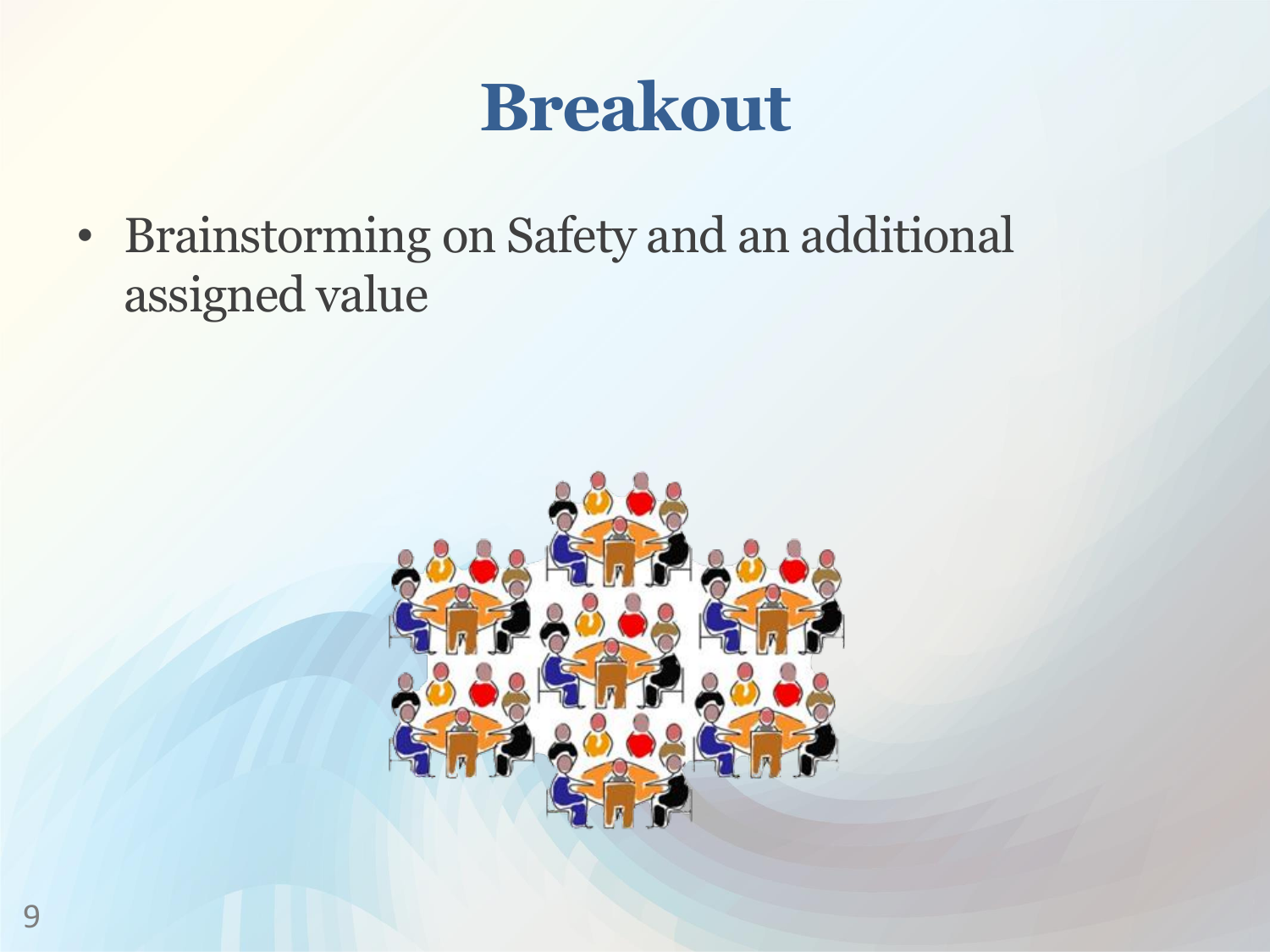## **Next Steps**

#### December (month 1)

• Develop Guide Team

#### January (month 2)

- Guide Team begins meeting at least once per month
- Film site (as in a virtual site visit)